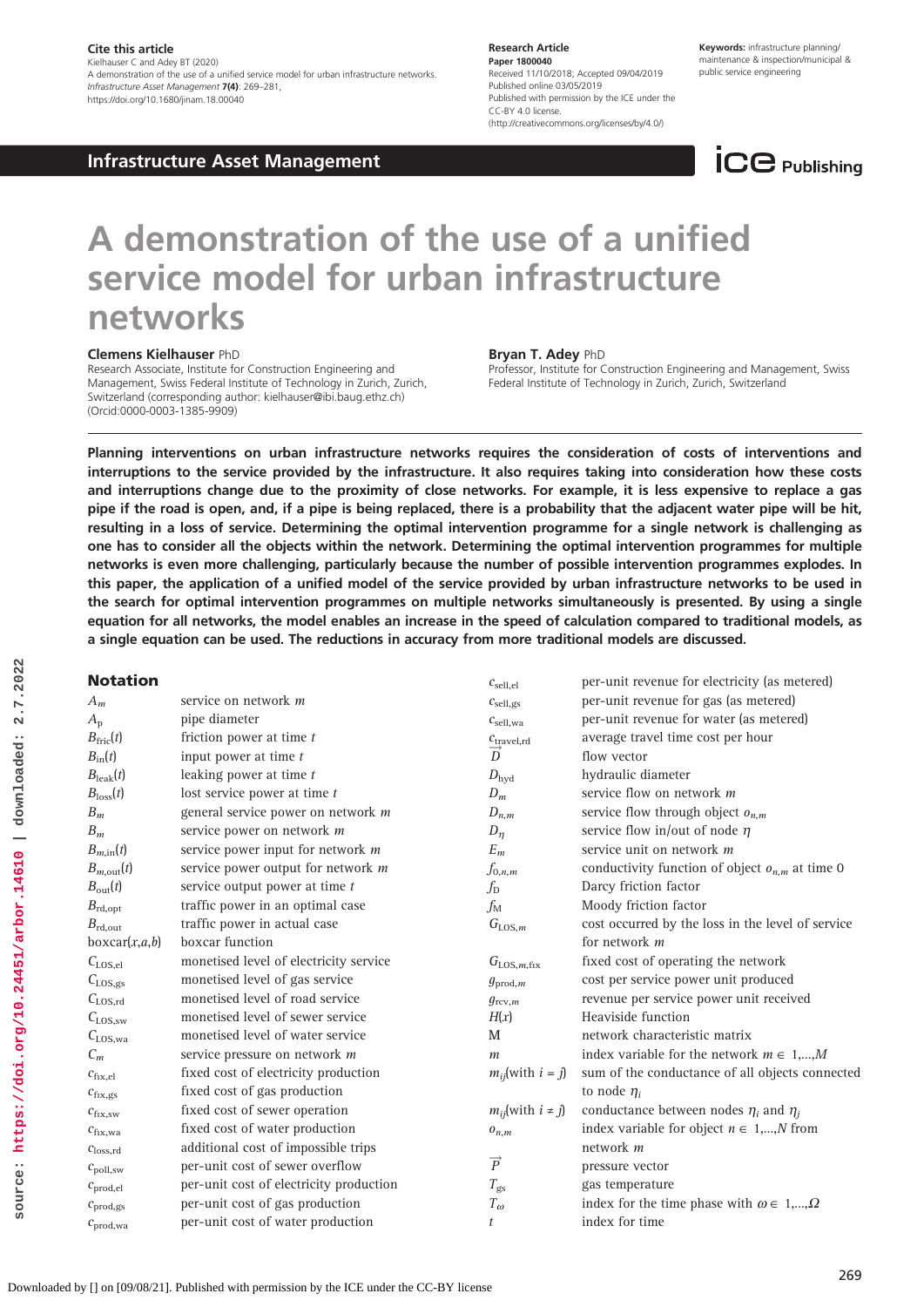| $Z_{\rm gs}$                                  | compressibility factor                               |
|-----------------------------------------------|------------------------------------------------------|
| $\gamma_{n,el}$                               | electric conductivity                                |
| $\gamma_{n,\mathrm{gs}}$                      | gas conductivity                                     |
| $\gamma_{n,m}$                                | conductivity term for object $o_{n,m}$               |
| $\gamma_{n,\rm rd}$                           | road conductivity in the actual state                |
| $\gamma_{n,\rm sw}$                           | sewer conductivity                                   |
|                                               | conductivity of the road network in optimal state    |
| $\gamma_{\text{opt,rd}} \ \delta_{n,m}^{T_k}$ | binary intervention indicator variable               |
| $\eta_i$                                      | index variable for the nodes $\eta_i \in 1,,I$       |
| $\xi_{n,m}^{T_{\omega}}$                      | are the interactions received by object $o_{n,m}$ at |
|                                               | time index $\omega$ from other objects               |
| $\rho$                                        | fluid density                                        |
| $\sigma_{n,m}$                                | slimness term for object $o_{n,m}$                   |
| $\omega$                                      | time index                                           |

# Introduction

Urban infrastructure networks such as electricity, gas, roads, sewage and water networks provide crucial services to the population. It is essential to keep these services at an appropriate level in order to provide a stable city life, which is linked to wellfunctioning infrastructure (UN-Habitat, 2013). In order to keep these services at an appropriate level, interventions have to be executed to ensure an appropriate state of the infrastructure network. These interventions, however, might themselves cause disturbances to the service. The task of urban infrastructure management is, therefore, to balance these two disturbances to find an optimum that fulfils all requirements, such as minimal service level and budget limitations. Because, in urban areas, infrastructure networks are in close proximity, interactions between networks can occur, but this closeness can also be used as an advantage in order to combine interventions on neighbouring objects, even of different networks. This, however, poses a challenging task regarding calculating the optimal intervention programme, as these interactions and closeness demand high computational power, as, traditionally, all different networks have their own methods of intervention programme calculation. In order to facilitate an ensemble calculation, a unified modelling approach is needed that can be used to model the different networks and their properties with appropriate accuracy. In this paper, such a modelling approach is presented.

# **Literature**

The literature that provides helpful models can be split into two parts:  $(a)$  literature about single networks and  $(b)$  literature about definitions of level of service.

For the infrastructure networks investigated in this paper, literature on intervention planning can be grouped according to how the specific networks can be inspected. If it is possible to monitor the deterioration of an object (e.g. roads and sewers), the optimisation methodologies used are different to networks, where it is not possible to easily monitor deterioration (e.g. gas and electricity). For the former, the models usually are based on condition states, whereas, for the latter, the models are mainly based on probabilistic survival.

The literature is presented in tabular form in Table 1. In this table, the different network types, the considered objects, the optimisation goals (i.e. what is to be minimised/maximised) and the characteristics as well as the optimisation technique used and the result are presented. The last two columns list the simplifications and omitted characteristics in the respective models.

The next part of the literature focuses on the different definitions of level of service on the five networks. For electricity networks, the level of service is based on 'expected unserved energy', as shown by Rietz and Sen (2006). They found that the most prominently used indicators are the loss of load probability and expected unserved energy. The loss of load probability is the probability of not being able to provide a certain power to a customer, regardless of the customers' actual demand (i.e. this indicator does not take into account if, at the moment of power loss, the consumer is actually demanding power or not). The expected unserved energy amends this indicator by factoring in the expected energy demand. The determination of the costs related to this unserved energy is, however, possible only with an approximative approach as presented by Choi et al. (2006) and Reichl et al. (2013). For the gas network, the level of service definition is rather loose and more focused on minimum standards that have to be achieved, such as those of the Office of Gas and Electricity Markets (Ofgem, 2009). These standards ensure safety and reliability while also providing minima for service interruptions, pressure, flow and gas quality. For the road network, the definitions of level of service strongly depend on the viewpoint. From a traffic planner's perspective, the level of service can be linked to the traffic flow (e.g. vehicles per hour and passengers per hour) such as in the papers by Bhargrab et al. (1999) and Yang and Bell (1998) or the 'instantaneous driver utility' presented by Kita (2000), although it is conceded there that the exact utility function may be hard to obtain. From the engineering perspective, the level of service is focused on the single object's performance after an intervention – that is, the service (increase) is defined as 'reduction of …', as in the book by Astra (2003) or in a monetised form (i.e. 'financial benefits due to reduction of ...'), as in the paper by Adey et al. (2012). However, these indicators, in most cases, require the estimation of a non-zero baseline in order to estimate the reduction.

For sewer networks, the level of service is linked to the main function of sewers, namely the safe transport of sewage to the wastewater treatment plant, with the exact definition depending on local regulations and laws. In detail, the level of service can be linked to the risk of pollution costs (caused by overflow), as in the paper by Ashley and Hopkinson (2002), although the authors state that pollution costs are hard to define; sediment build-up, as in the paper by Gerard and Chocat (1999); or the full event chain of 'defect–dysfunction–impact', as presented by Caradot et al. (2011) and Le Gauffre et al. (2007). For the water network, the level of service can be seen from a 'hydraulic power' (i.e. the product of pressure and flow) point of view (Todini, 2000) or a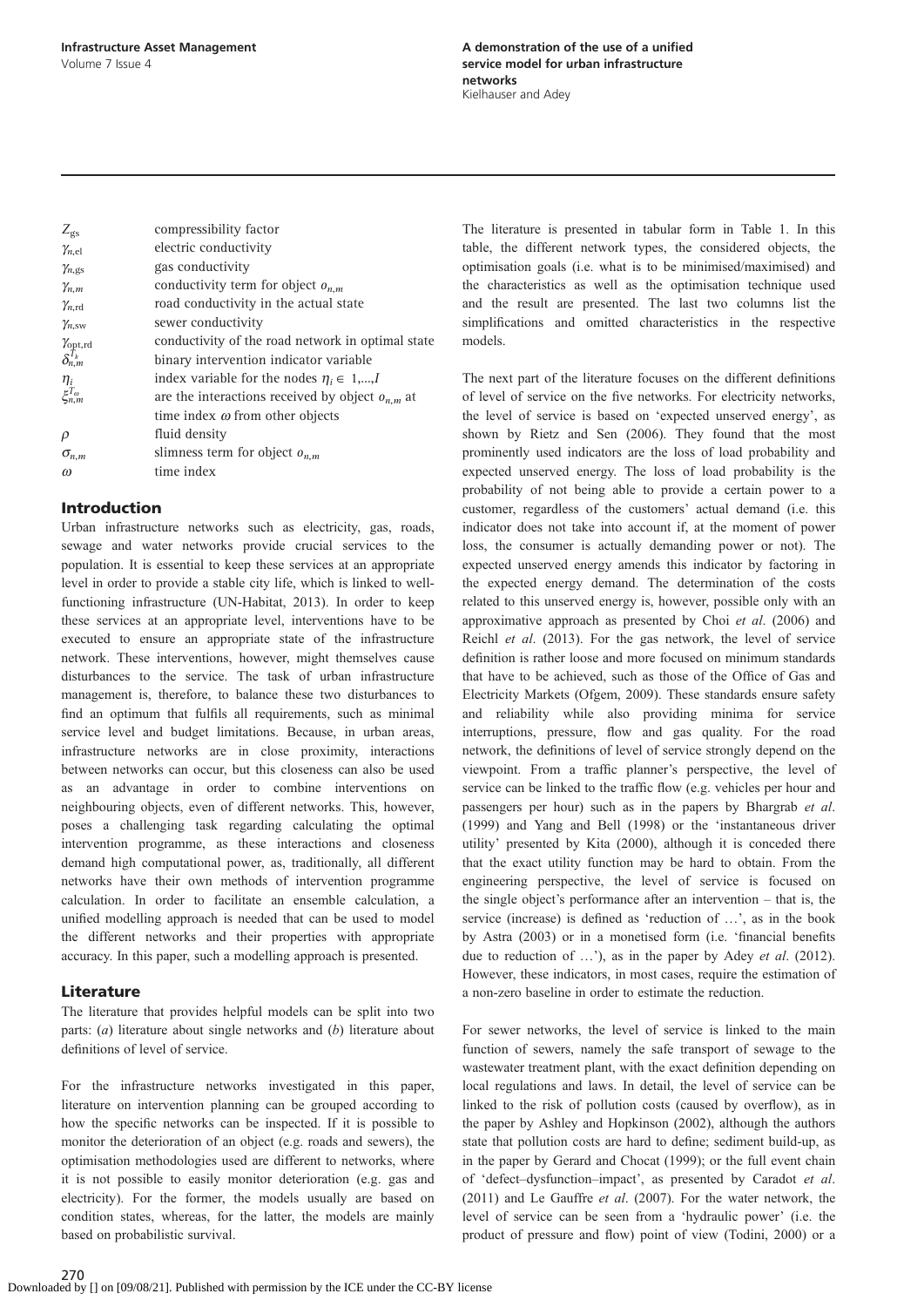# Table 1. Intervention planning literature summary

| <b>Author</b>                         | <b>Network</b>           | <b>Object</b><br>types | <b>Optimisation</b><br>goals                                                                                                                                     | <b>Considered</b><br>characteristics                                     | <b>Optimisation</b><br>technique | <b>Result</b>                                                       | <b>Simplifications</b>                                                                          | <b>Unconsidered</b><br>characteristics                                                  |
|---------------------------------------|--------------------------|------------------------|------------------------------------------------------------------------------------------------------------------------------------------------------------------|--------------------------------------------------------------------------|----------------------------------|---------------------------------------------------------------------|-------------------------------------------------------------------------------------------------|-----------------------------------------------------------------------------------------|
| Arthur et al.<br>(2009)               | Sewer                    | Pipes                  | Framework<br>only                                                                                                                                                | Failure probability<br>function,<br>inspection data,<br>network effects  | Framework<br>only                | Optimal<br>intervention<br>programme                                | Scores instead<br>of real values                                                                | Other networks                                                                          |
| Louit et al.<br>(2009)                | Electricity              |                        | Conductors Minimise cost,<br>as in the<br>study by<br>Stillman<br>$(2003)$ ,<br>maximise<br>availability or<br>maximise<br>profit for the<br>network<br>operator | Budget limit,<br>availability limit                                      | Statistical<br>estimation        | Optimal time<br>interval<br>between<br>interventions                | Failure modes<br>disregarded,<br>fixed<br>intervention<br>policy, time-<br>independent<br>costs | Network<br>effects, other<br>infrastructure<br>networks                                 |
| Egger et al.<br>(2013)                | Road                     | Pavement<br>layers     | Minimise cost,<br>maximise<br>reliability and<br>Pareto<br>surface from<br>both                                                                                  | Pavement design<br>demand, traffic<br>demand, actual<br>pavement load    | Genetic<br>algorithm             | Optimal<br>intervention<br>programme<br>for one<br>object           | Only one<br>intervention<br>type                                                                | <b>Network</b><br>effects, other<br>infrastructure<br>networks                          |
| Egger et al.<br>(2013)                | Sewer                    | <b>Pipes</b>           | Determine<br>deterioration<br>function                                                                                                                           | Failure probability<br>function,<br>inspection data,<br>expert knowledge | Monte Carlo<br>Markov<br>chain   | Deterioration<br>function<br>posterior<br>distributions             |                                                                                                 | Intervention<br>programmes                                                              |
| Dehghanian<br>et al.<br>(2013)        | Electricity<br>or gas    | All                    | Maximise the<br>condition-<br>improvement-<br>to-cost ratio                                                                                                      | Failure probability,<br>network reliability                              | Iterative<br>method              | Optimal<br>strategy to<br>construct an<br>intervention<br>programme | General level,<br>no detailed<br>methodologies<br>given                                         | Other<br>infrastructure<br>networks                                                     |
| Mathew and<br><b>Isaac</b><br>(2015)  | Road                     | All                    | Pareto front for Road condition<br>cost<br>minimisation<br>and condition<br>maximisation                                                                         | index,<br>intervention<br>types, condition<br>index history              | Genetic<br>algorithm             | Pareto front<br>to calculate<br>intervention<br>programmes          | Independent<br>objects                                                                          | <b>Network</b><br>effects, other<br>infrastructure<br>networks,<br>grouping<br>benefits |
| Zayed and<br>Mohamed<br>(2013)        | Water                    | Pipes                  | Minimise sum<br>of<br>intervention<br>costs and<br>expected<br>failure costs                                                                                     | <b>Network</b><br>simulation                                             | Proprietary<br>optimisation      | Optimal<br>clustered<br>intervention<br>programme                   | Objects<br>independent                                                                          | <b>Network</b><br>effects, other<br>infrastructure<br>networks                          |
| Lethanh<br>et al.<br>(2014)           | Road                     | All                    | Minimise short- Network<br>and long-<br>term costs for<br>users and<br>road<br>operators                                                                         | structure, traffic<br>configuration,<br>spatial<br>distribution          | Linear<br>programme              | Optimal<br>clustered<br>intervention<br>programme<br>for 1 year     | Linearisation,<br>independence<br>of work zones                                                 | Multiple years,<br>other<br>networks                                                    |
| Tscheikner-<br>Gratl et al.<br>(2016) | Water,<br>sewer,<br>road | Pipes/road<br>section  | Minimise<br>criticality                                                                                                                                          | Object condition,<br>deterioration<br>models, network<br>configuration   | Iterative<br>method              | Optimal<br>clustered<br>intervention<br>programme                   |                                                                                                 | Interactions<br>between<br>networks,<br>level of<br>service                             |

resilience point of view – that is, based on the number of flow/ pressure combinations that can fulfil the demand (Todini, 2000). The level of service is distinct for each network, and, even within one network, different definitions of level of service exist. They are all summarised in Table 2.

In summary, it can be seen in Table 1 that most methodologies for planning infrastructure interventions lack consideration of other infrastructure networks or even other objects in the same network. In some methodologies, there is unidirectional consideration or consideration as a trade-off, but without network effects. The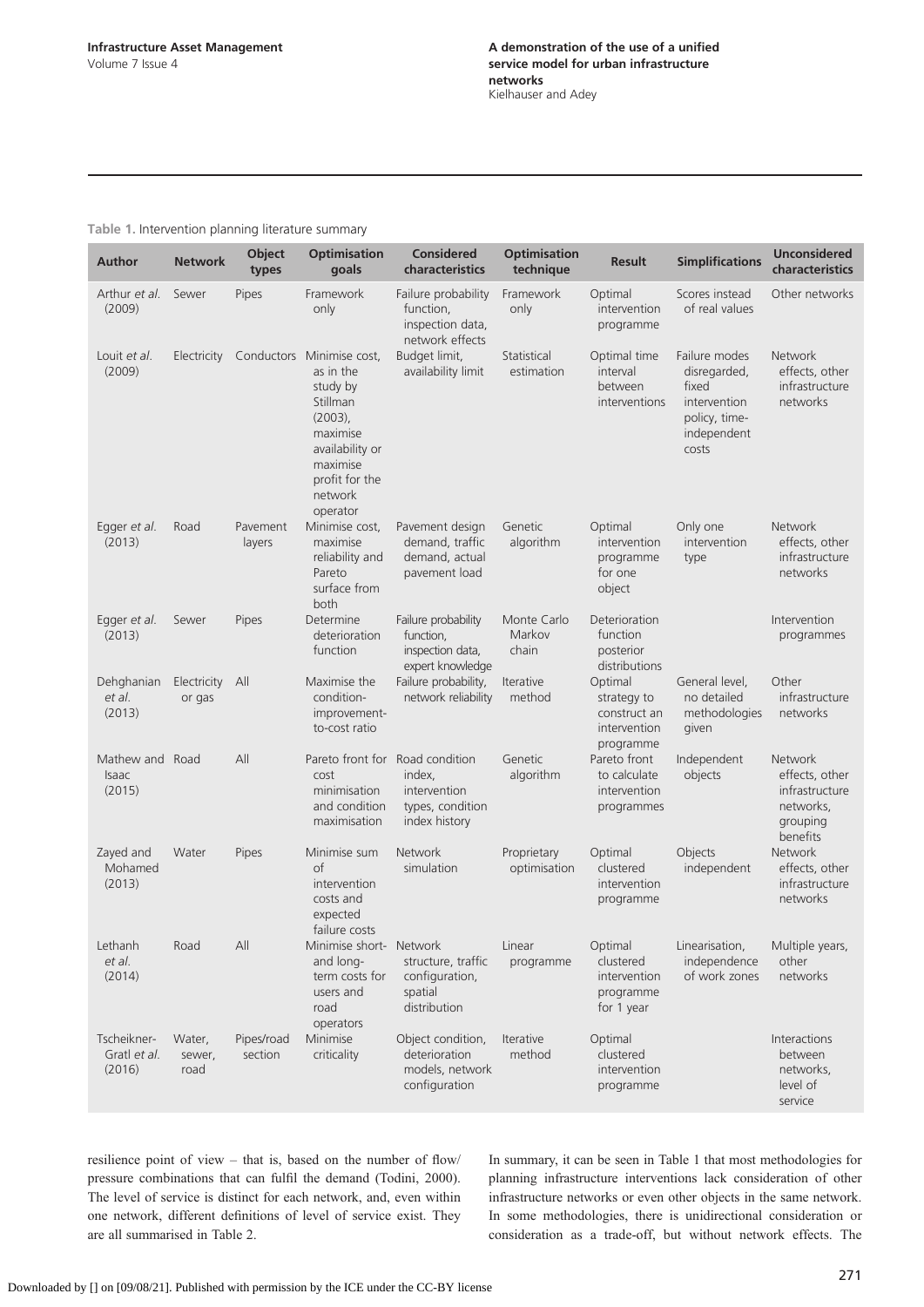### Table 2. Level of service literature summary

| Author                                      | <b>Network</b> | Level of service definition                                      | <b>Remarks</b>                                                |
|---------------------------------------------|----------------|------------------------------------------------------------------|---------------------------------------------------------------|
| Rietz and Sen (2006)                        | Electricity    | Loss of load probability, expected unserved<br>energy            | Assigned costs are unreliable                                 |
| Choi et al. (2006)                          | Electricity    | Expected unserved energy                                         | Industry costs can be approximated                            |
| Reichl et al. (2013)                        | Electricity    | Expected unserved energy                                         | Approximation lacks data                                      |
| Ofgem (2009)                                | Gas            | Pressure, flow, reliability and safety                           | Minimal standards, but no real level of service               |
| Yang and Bell (1998)                        | Road           | Traffic flow (vehicles per hour, passenger<br>per hour $\dots$ ) | Exact parameter depending on the investigated<br>problem      |
| Bhargrab et al. (1999)                      | Road           | Function of nominal capacity, speed, road<br>condition           | Takes into account road condition directly                    |
| Kita (2000)                                 | Road           | Instantaneous driver utility                                     | Drivers' utility functions are hard to obtain                 |
| Yang et al. (2000)                          | Road           | Function of maximum capacity                                     | The maximum level of service is below the<br>maximum capacity |
| Adey et al. (2012)                          | Road           | Financial benefit due to reduction in user<br>costs              | The baseline for comparison is difficult to define            |
| Astra (2003), NZ Transport<br>Agency (2016) | Road           | Reduction in  (multiple parameters)                              | The baseline for comparison is difficult to define            |
| Gerard and Chocat (1999)                    | Sewer          | Sediment build-up                                                | Physical model                                                |
| Ashley and Hopkinson (2002)                 | Sewer          | Risk of pollution events                                         | Pollution costs are hard to define                            |
| Le Gauffre et al. (2007)                    | Sewer          | Defect-dysfunction-impact chain                                  | Environmental impacts due to sewer condition                  |
| Caradot et al. (2011)                       | Sewer          | Defect-dysfunction-impact chain                                  | Number estimates for Le Gauffre et al. (2007)                 |
| Germanopoulos et al. (1986)                 | Water          | Hygiene, pressure/flow, temperature                              |                                                               |
| Todini (2000)                               | Water          | Hydraulic power                                                  | Energy balance approach                                       |
| Todini (2000)                               | Water          | Network redundancy                                               | Flow/pressure combinations that can fulfil the<br>demand      |

methodologies that account for network effects, however, do not account for multiple time steps. This gap could also have been amplified by the lack of a unified service model, as separate models for each network greatly increase the complexity of interaction calculations. The service, as summarised in Table 2, is distinct for each network, and, even within one network, different definitions of level of service exist.

Additionally, there exists a substantial amount of literature about interdependent networks, but more focused on the area of network vulnerability. Johansson and Hassel (2010) presented a model for the vulnerability analysis of interdependent infrastructure networks, which was extended by Trucco et al. (2012) to include the possibility to make the vulnerability analysis time dependent.

Guidotti et al. (2016) presented a modelling approach to express mathematically the dependencies for urban infrastructure networks, although the focus was on the resilience of critical infrastructure subject to hazard events (i.e. the amount of service that can be provided despite the event-caused failures).

So far, a methodology that combines intervention planning over multiple networks with multiple time steps and with consideration of the level of service is still lacking, also due to the different definitions of level of service.

# Generalised service model

In this paper, a new level of service model is presented that builds on and extends the general model presented by Kielhauser et al. (2016), and demonstrates how it can be integrated into each network, in order to link them to the methodology presented by Kielhauser and Adey (2018).

The model is formulated in such a way that it can be applied to every network investigated with reasonable accuracy, so that an ensemble calculation is possible – that is, that all networks can be calculated using the same algorithm, with an accuracy that is sufficient for infrastructure maintenance planning.

The service model is rooted in the following general classification of involved stakeholders on infrastructure networks, shown in Figure 1.

The producer is responsible for producing the 'goods' (e.g. freshwater, gas and electricity) demanded by the receiver. It is also possible that more than one producer exists. The distributor (i.e. the network operator) is responsible for the distribution of the goods – that is, ensures that the goods produced reach the receiver. It is also possible that two stakeholders are one entity (i.e. company). It might also be that the producer and receiver are the same entity – for example, on road networks. (Road users 'produce' a trip by wanting to go from A to B, and, if they arrive, the trip is 'consumed'. This



Figure 1. Stakeholders of a network-distributed service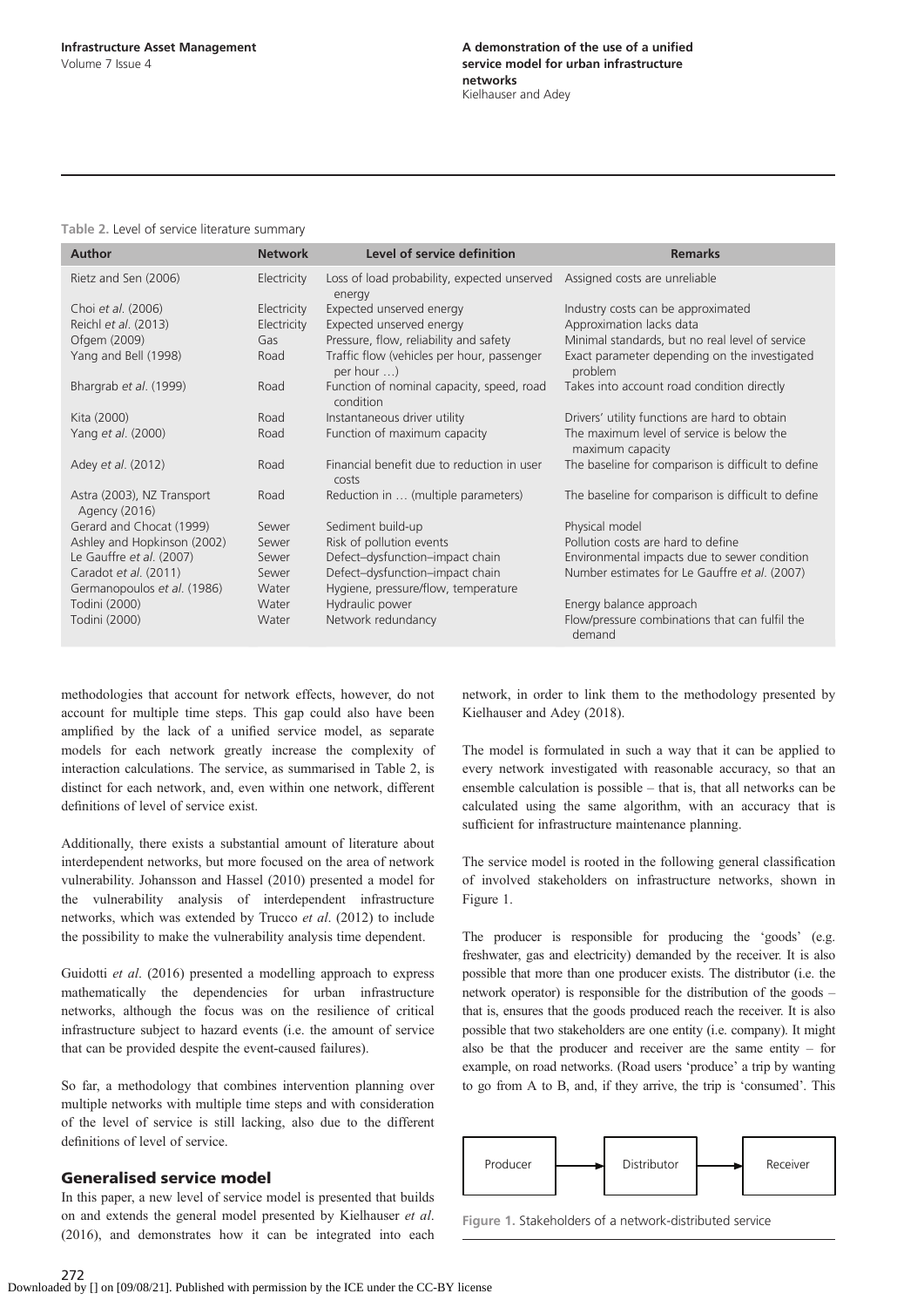will be discussed in detail in the appropriate section later on.) All three stakeholders not only influence the transport (i.e. flow) of the goods on the network, but also benefit from the network in one way or the other. The producer can distribute the goods on the network and sell it to the receiver. The receiver benefits from the service and pays the producer for it. The distributor keeps the network in such a state that the distribution from producer to receiver is functioning (i.e. the network is functioning) and charges the producer, the receiver or both for providing an adequate level of service on the network. Certainly, it is possible to use a different subdivision of stakeholders. e.g. the 'receivers' of a network can e.g. be subdivided into 'private customers' and 'public customers' (which can further be divided into e.g. 'hospital' and 'police'). However, for ease of understanding, the presented subdivision is used in the next sections.

Using the terminology from the paper by Kielhauser et al. (2016), the service on a network can be described by the same schematic expression: a time integral of the flow of the good/service/units in/on the respective network  $m$ . This is necessary to be able to combine all networks in one mathematical expression in order to facilitate the ensemble calculation between the networks. In order to facilitate understanding, the terminology is described here briefly. In these networks, however, the naming and usage of variables are not consistent across networks – that is, sometimes the same word or variable is used to mean different things on different networks. For example, the variable  $Q$  is used for charge in electrical engineering, but for flow in hydraulic engineering. Therefore, in the presentation of the mathematical model, the variable names have been changed to  $A,B,C,...$  in the order of their appearance to avoid confusion. The following basic equation shows the schematic expression of the service A

$$
A_m = \int_t B_m(t) \mathrm{d}t
$$

In order to simplify explanations, the following terms are introduced

- **E** service power  $B_m$ : the derivative of the provided service with respect to time – that is, the service per time unit
- 2.  $B_m = \frac{d}{dt}(A_m)$

1.

- service pressure  $C_m$ : the quotient of service power and service flow  $D_m$
- 3.  $C_m = \frac{B_m}{D_m}$
- service flow  $D_m$ : the amount of service units that flows through a given cross-section per unit time
- 4.  $D_m = \frac{E_m}{t}$
- service unit  $E_m$ : the product of service flow and time.
- 5.  $E_m = D_m t$

6.

From Equation 1, it can be seen that the service provided is an integral of service power over time. Therefore, the loss of service can be measured using the same integral. In general, loss of the level of service occurs due to the condition of the objects and the implications caused by this (leaks, resistance, partial closure, rerouting etc.). On a network, this can be depicted as:

The network shown in Figure 2 consists of two producing nodes  $\eta_1$  and  $\eta_2$ ; one intermediate node  $\eta_4$ ; and three consuming nodes  $\eta_3$ ,  $\eta_5$  and  $\eta_6$ . These nodes are linked by the objects  $o_1$  to  $o_6$ .

In nodes  $\eta_1$  and  $\eta_2$ , there is a service power input  $B_{\text{in}}(t)$ , and, in  $\eta_5$ and  $\eta_6$ , a service power output  $B_{\text{out}}(t)$ . During the transmission of the service power, there is the possibility of  $B_{\text{fric}}(t)$  friction along the objects,  $\eta_3$ , which represents a loss of service power that is related to the length of the object. Additionally, there is also a possibility of leaks  $B_{\text{leak}}(t)$  on the objects, where service power may also be lost. In this case, the loss is related to a loss of service units. The sum of  $B_{\text{fric}}(t)$  and  $B_{\text{leak}}(t)$  is referred to as lost service power  $B_{\text{loss}}(t)$ . For the system to be in balance, the following equation holds true

$$
\sum_{\eta} B_{\text{in},\eta}(t) = \sum_{o} \left[ \underbrace{B_{\text{fric},o}(t) + B_{\text{leak},o}(t)}_{B_{\text{loss},o}(t)} \right] + \sum_{\eta} B_{\text{out},\eta}(t)
$$



Figure 2. Losses on a fictional network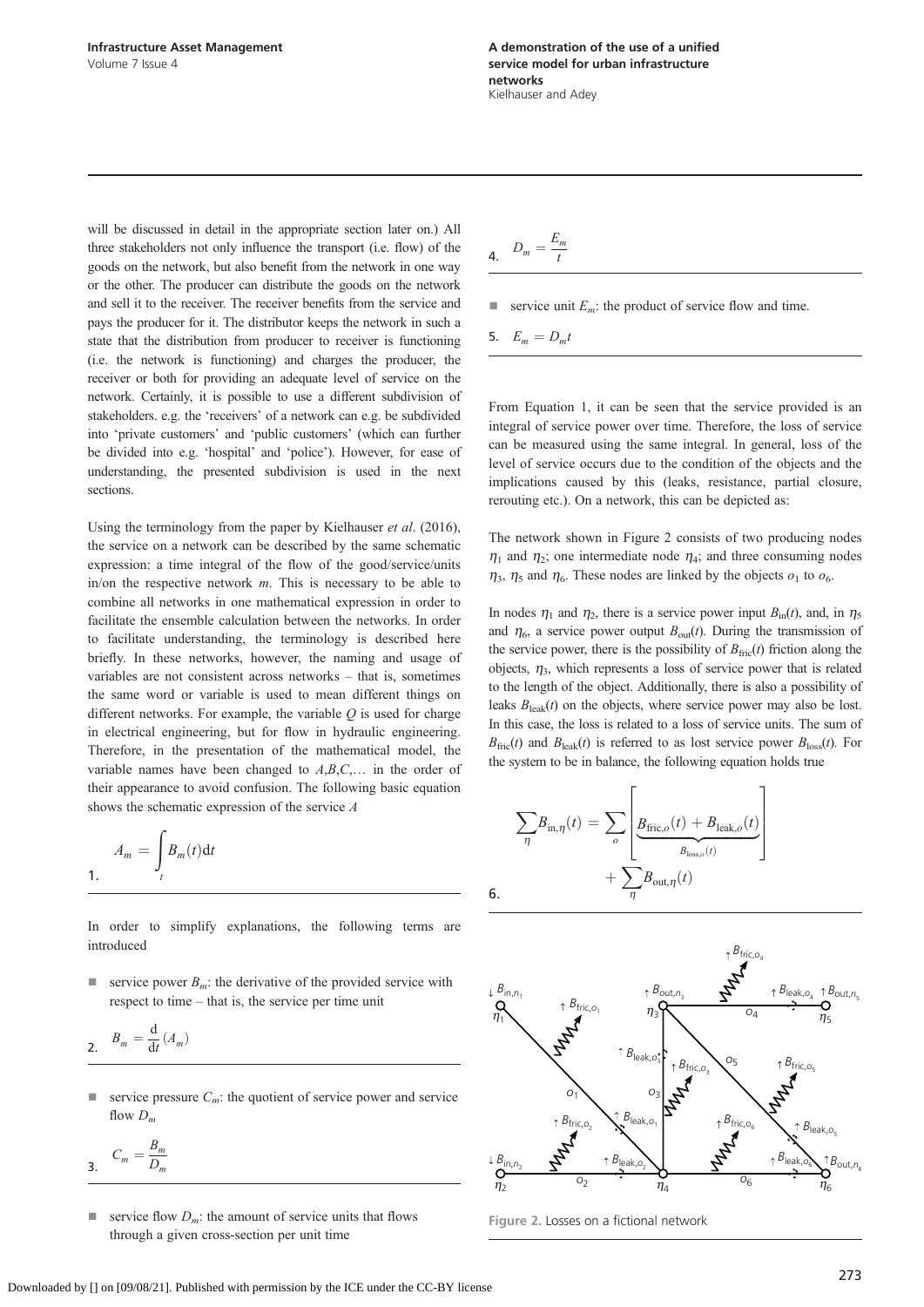By examining Equation 6, it can be seen that the infeed service power is to be shared between the network (where it has to compensate for the losses) and the output. If the network, which, due to an increasing  $B<sub>loss</sub>$  in the network, consumes more service power than expected, this leads to less output service power  $B_{\text{out}}$ , assuming that the input  $B_{\text{in}}$  stays constant. On the other hand, if the input  $B_{\text{in}}$  decreases (with the loss over the network  $B_{\text{loss}}$  being unchanged), the output service power also decreases. Normally, both will happen simultaneously. First, if the network consumes more service power (due to friction, leakage etc.), the producer increases the infeed service power to compensate for the losses and to supply a constant level of service. At some point, the maximum production capacity will be reached. Thus, a further increase in network losses will lead to a loss in the level of service, as the infeed service power will be constant, but the loss will increase.

With the loss of service defined in terms of service power, the service power state and the loss of service power can be estimated for each network. To facilitate reading, the index  $(t)$  for each time point has been omitted. Following basic physical relations, the general form of the service power equation is

7. 
$$
B_m = f(\gamma_{n,m}, \sigma_{n,m}, D_{n,m})
$$

with  $\gamma_{n,m}$  as the conductivity term for object  $o_{n,m}$ ;  $\sigma_{n,m}$  as the object slimness;  $D_{n,m}$  as the service flow through object  $o_{n,m}$ ; and  $B_m$  as the service power in network m.

As presented by Kielhauser et al. (2016) and Kielhauser and Adey (2018), the full equation for  $\gamma_{n,m}$  can be written as

$$
\gamma_{n,m}(t) = \left( f_{0,n,m}(t) + \sum_{\omega} \left[ \delta_{n,m}^{T_k} \times f_{\omega,n,m}(t) \times H\left(t - t_{(3\omega-1)}\right) \right] - \sum_{\omega} \left\{ \delta_{n,m}^{T_k} \times \text{boxcar}\left(t, t_{(3\omega-2)}, t_{(\omega k-1)}\right) \times \sum_{\omega} \left[ \delta_{n,m}^{T_{\omega}} \times f_{\omega,n,m}(t) \times H\left(t - t_{(3\omega-1)}\right) \right] \right\} \right)
$$
  
8.

with  $\gamma_{n,m}(t)$  as the conductivity of object  $o_{n,m}$  at time t;  $f_{0,n,m}$ as the conductivity function of object  $o_{n,m}$  at time 0;  $f_{\omega,n,m}$  as the conductivity function of object  $o_{n,m}$  at time index  $\omega$ ;  $H(x)$  as the Heaviside function;  $\xi_{n,m}^{T_{\omega}}$  as the interactions received by object  $o_{n,m}$  at time index  $\omega$  from other objects;  $\delta_{n,m}^{T_k}$  as the binary variable indicating if an intervention is executed on object  $o_{n,m}$ at time phase  $T_{\omega}$ ; and boxcar(x,a,b) as the boxcar function, defined as

$$
\text{boxcar}(x, a, b) = \begin{cases} x & \text{for } a \le x \le b \\ 0 & \text{else} \end{cases}
$$

With this equation, the conductivity of the object can be described formally, on a per-object basis, allowing for distinct conductivity functions for each object that can also be fundamentally different (i.e. from different functional families such as exponential and rational) as long as the function is monotonically decreasing over time. Additionally, the interdependencies between the networks are taken into account by an interaction variable. The full details can be found in the paper by Kielhauser and Adey (2018), but, to summarise, it can be stated that, with the interaction variable, it is possible to account for functional (e.g. pumps that are electrically powered) and spatial (e.g. a water pipe break also affects the road above it) interdependencies, on an object level, with different interactions at different time phases. For the full description of the calculation of the interaction variable, please refer to the paper by Kielhauser and Adey (2018).

With the general definition given, the flow equation for all networks together can be rewritten as

$$
\mathbf{M} \cdot \overrightarrow{P} = \begin{pmatrix} m_{11} & -m_{12} & \dots & -m_{1\eta} \\ -m_{21} & m_{22} & & -m_{2\eta} \\ \vdots & & \ddots & \vdots \\ -m_{\eta 1} & -m_{\eta 2} & \dots & m_{\eta \eta} \end{pmatrix} \cdot \begin{pmatrix} P_1 \\ P_2 \\ \vdots \\ P_\eta \end{pmatrix}
$$

$$
= \begin{pmatrix} D_1 \\ D_2 \\ \vdots \\ D_\eta \end{pmatrix} = \overrightarrow{D}
$$
10.

with M as the network characteristic matrix;  $\overrightarrow{P}$  as the pressure vector;  $m_{ij}$  (with  $i = j$ ) as the sum of the conductance of all objects connected to node ( $i \in 1,...,n$ );  $m_{ij}$  (with  $i \neq j$ ) as the conductance between nodes i and j  $(i, j \in 1, \ldots, \eta)$ ;  $D_n$  as the current flowing in/ out of node  $\eta$ ; and  $\overrightarrow{D}$  as the flow vector. The conductance is simply the ratio of every object's conductivity to its slimness. The network characteristic matrix is able to represent the structure of the network topology, including flow direction or different directional capacities. The network characteristic matrix also allows disconnected 'subparts' of the network, which, in the context of this paper, can be used to join all five investigated networks into one single matrix while still keeping them separated in their properties. This allows the whole calculation to be executed in one matrix operation, which substantially decreases calculation time.

Solving for  $\overrightarrow{D}$  and inserting into Equation 7, the service power over time can then be calculated. With addition of costs to this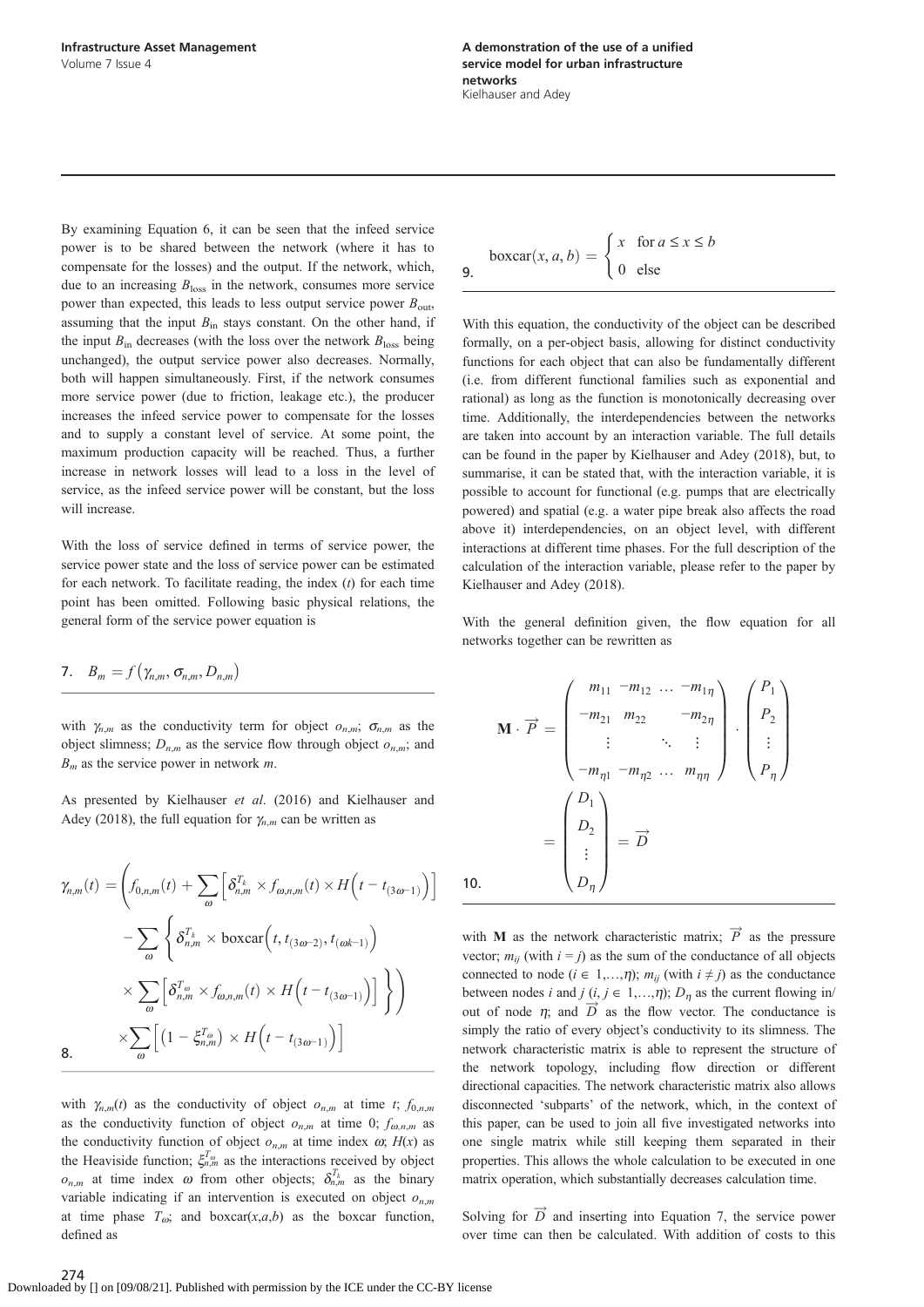model, the (monetised) level of service (and the loss thereof) can now be defined as

$$
G_{\text{LOS},m} = G_{\text{LOS},m,\text{fix}} + \int_{0}^{t} \left[ f\left(B_{m,\text{in}}(t) \times g_{\text{prod},m}\right) \right] dt
$$

$$
- \int_{0}^{t} \left[ f\left(B_{m,\text{out}}(t) \times g_{\text{rev},m}\right) \right] dt
$$
11.

with  $G_{\text{LOS},m}$  as the costs occurred by the loss in the level of service for network  $m$ ;  $G_{\text{LOS},m,\text{fix}}$  as the fixed costs for operating the network;  $B_{m,in}(t)$  as the service power input for network m;  $B_{m,\text{out}}(t)$  as the service power output for network m;  $g_{\text{prod},m}$  as the costs per service power unit produced; and  $g_{\text{rcv},m}$  revenue per service power unit received.

In other words, the loss in the level of service is expressed as the difference between the sum of the fixed costs plus the per-unit service power generation cost minus the service power revenue per service power unit received. In the next section, it is demonstrated how this model is applied to five different urban infrastructure networks.

# Example use

In this section, it is demonstrated how the model presented in the section headed 'Generalised service model' can be interpreted for each type of network found in an urban area. First, the stakeholders of each network are shown, followed by a service definition. Then, the adapted form of Equation 11 is presented, to demonstrate how the model ties in with the general formulation.

### **Electricity**

The urban electricity network is a potential network (i.e. a network where the flow is caused by potential differences between the nodes) that consists primarily of two object types: (a) conductors (longitudinal objects) and (b) point-like objects (such as substations, transformers, switches, voltage regulators and monitoring systems). These components have to function as a whole system to provide the service of electric power to the customers. In the process of providing the service, there are three stakeholders involved, which are shown in Figure 3.



Figure 3. Electricity network stakeholders

The first stakeholder is the producer group, which consists of power generation companies, which run power plants. These plants can be located not only in the vicinity, but also at greater distances and are connected through a wide-area grid. Both are connected to local substations, which provide the infeed point to the urban electricity network. This stakeholder group can (and has to) adapt permanently the generated power to the demand to keep the network in balance (i.e. prevent exceedance of the operating limits).

The second stakeholder is the distributor – that is, the entity that operates the distribution network. It is this stakeholder's responsibility to keep the network in a state that allows the distribution of the generated power to the consumers with an acceptable level of losses, due to both the state of the network (e.g. resistive losses on the conductors, transformation losses and power factor) and the performed maintenance (i.e. service interruptions due to interventions or fault-caused interruptions due to inadequate/insufficient maintenance).

The third stakeholder is the consumer group, which consists of both private and industrial (i.e. large-volume) customers. The consumers use the generated and distributed power and pay for the received service. The payment is then split up into a network fee and a generation fee. There are different types of contracts that specify exactly the service that should be provided to the customer. The main component of these services is a guaranteed maximum current, as well as certain voltage limits that have to be kept. For example, a customer can order a connection of 125 A at 230 V  $\pm$  5%. This gives a power of 125  $\times$  230 = 28 $\cdot$ 75 kW. For industrial customers, there can be additional terms in the contract, which, for example, allow load-shedding (i.e. allow disconnection of the industrial customer under certain circumstances in exchange for lower fees). As a general summary, it can be said that contracts (and with that the definition of service) for private customers are more or less standardised, with only the connection current being the adjustable value, but, for industrial customers, the contracts are much more specified and tailored to the actual industrial application of electricity (i.e. if the production process allows for temporary power outages, if a high availability level is needed etc.). However, for both customers, the core part is a specified current at a specified level of voltage – that is, a certain level of power (as power is the product of voltage and current). The level of service for an electricity network can be defined as

the ability to provide the consumer with a specified level of power at a specified level of voltage.

An adequate level of service is thus the ability to provide this specified level of power at the specified level of voltage to all consumers, and an inadequate level of service is the inability to do so. A loss in level of service is the difference between the desired level of service and the provided level of service.

There are multiple reasons that a loss in the level of service can occur. They can be attributed to either the producer or the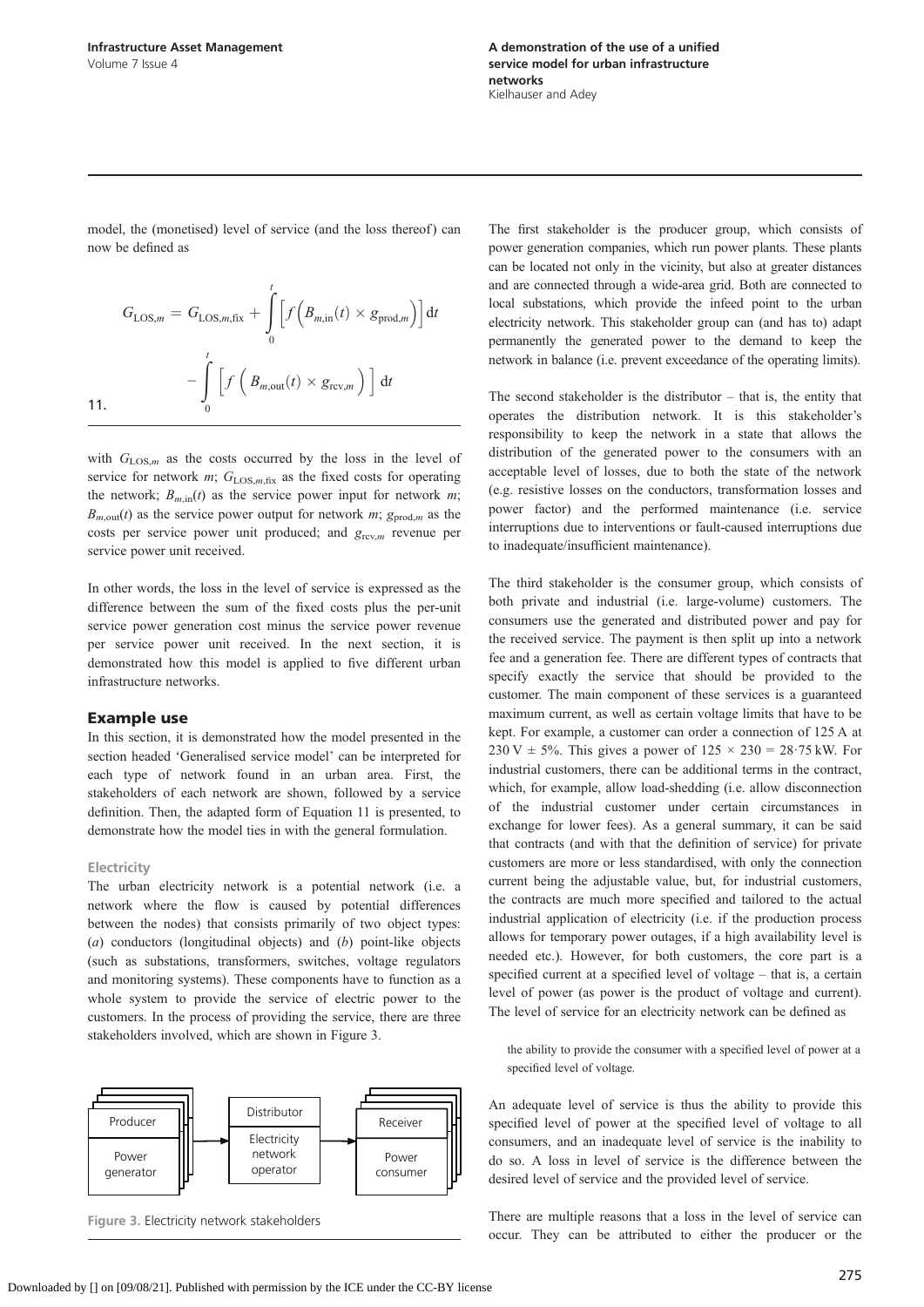network operator (in many cases, this is also the same organisation, so that one organisation is responsible for both power generation and distribution). On the production side, a loss in the level of service can be due to insufficient power generation (in terms of voltage and/or current, as power is the product of both) to provide the desired level of service. On the distribution side, the loss in the level of service can be caused by the state of the network – that is, the condition of the conductors and switches or whether a conductor is out of service due to failure or due to an intervention. A conductor being out of service changes the network configuration and causes either the current flow to be redirected, changing the voltage and current levels in the network, or, if consumers are connected only by out-of-service conductors, the consumer to be totally disconnected from the network. The losses due to non-optimal conductor condition can mainly be attributed to stray currents, which are dependent, among other things, on the insulation around the conductors.

As the model is based on an energy approach, for electricity networks the conductivity  $\gamma_{n,\text{elec}}$  is purely the electric conductivity. The equation for the level of service, therefore, can be written as

$$
C_{\text{LOS,el}} = c_{\text{fix,el}} + c_{\text{prod,el}} \times \int_{0}^{t} \left[ B_{\text{el,in}} \left( \gamma_{n,\text{el}}(t), \delta_{n,\text{el}} \right) \right] dt
$$

$$
- c_{\text{sell,el}} \times \int_{0}^{t} \left[ B_{\text{el,out}} \left( \gamma_{n,\text{el}}(t), \delta_{n,\text{el}} \right) \right] dt
$$
12.

with  $C_{\text{LOS,el}}$  as the monetised level of electricity service;  $c_{\text{fix,el}}$  as the fixed cost of electricity production;  $c_{\text{prod,el}}$  as the per-unit cost of electricity production; and  $c_{\text{sell,el}}$  per-unit revenue for electricity (as metered).

Gas

The urban gas distribution network is, like the electricity network, a potential network with two object types: (a) longitudinal objects (pipe sections) and (b) point-like objects (such as valves, compressors and meters). These objects have to function as a whole system to provide the service of energy to the customers. In the process of providing the service, there are three stakeholders involved, which are shown in Figure 4.



Figure 4. Gas network stakeholders

The first stakeholder is the regional gas distributor, which acts as a 'producer' by feeding in gas from the pressure reduction stations of the regional gas network into the urban gas network. The regional gas network receives the gas from international transmission lines, gas storages or local production. This stakeholder can (and has to) adapt the pressure and volume flow coming from the regional network in order to keep the pressure within an acceptable range, preventing both excessive pressure (which can lead to pipes bursting) and insufficient pressure, causing undersupply. However, as the focus here is on urban infrastructure networks, the regional gas distribution network is not considered.

The second stakeholder is the distributor – that is, the gas network operator. It is this stakeholder's responsibility to keep the network in a state that allows the distribution of the gas to the consumers with minimal leakage and an acceptable level of pressure losses, due to both the state of the network (e.g. pipe fittings and wall corrosion) and the performed maintenance (i.e. service interruptions due to interventions or fault-caused interruptions due to inadequate/insufficient maintenance). The third stakeholder is the gas consumer group, which consists of both private and industrial (i.e. large-volume) customers. The consumers use the supplied gas to generate heat and pay for the received service. The payment is then split up into a network fee and a mass fee (i.e. a fee per supplied mass of gas, calculated though a volume proxy). There are differences in the types of contracts that specify exactly the service that should be provided to the customer. The main component of these services is a guaranteed minimum amount of mass flow, as well as a certain minimum pressure. For example, a customer can order a connection of 7 kg/h at 23 mbar. The level of service for a gas network can be defined as

the ability to provide the consumer with a specified mass flow at a specified pressure level.

An adequate level of service is when the ability to provide a specified level of mass flow at a specified level of pressure is greater than required. An inadequate level of service is when the ability to provide a specified level of mass flow at a specified level of pressure is lower than required. A loss in the level of service is the difference between the desired level of service and the provided level of service. There are multiple reasons that a loss in the level of service can occur. They can be attributed to either the producer (i.e. the regional gas distributor or their supplier) or the network operator (in some cases, this is also the same company, so that one utility company is responsible for both gas procurement and distribution). On the production side, a loss in the level of service can be caused by insufficient gas production or gas import (which can also be influenced by the international trade situation) to provide the desired amount of gas or by problems in pressure regulation. On the distribution side, the loss in the level of service can be caused by the state of the network – that is, the condition of the pipes, valves and pressure stations or whether a pipe is out of service due to failure or due to an intervention. A pipe being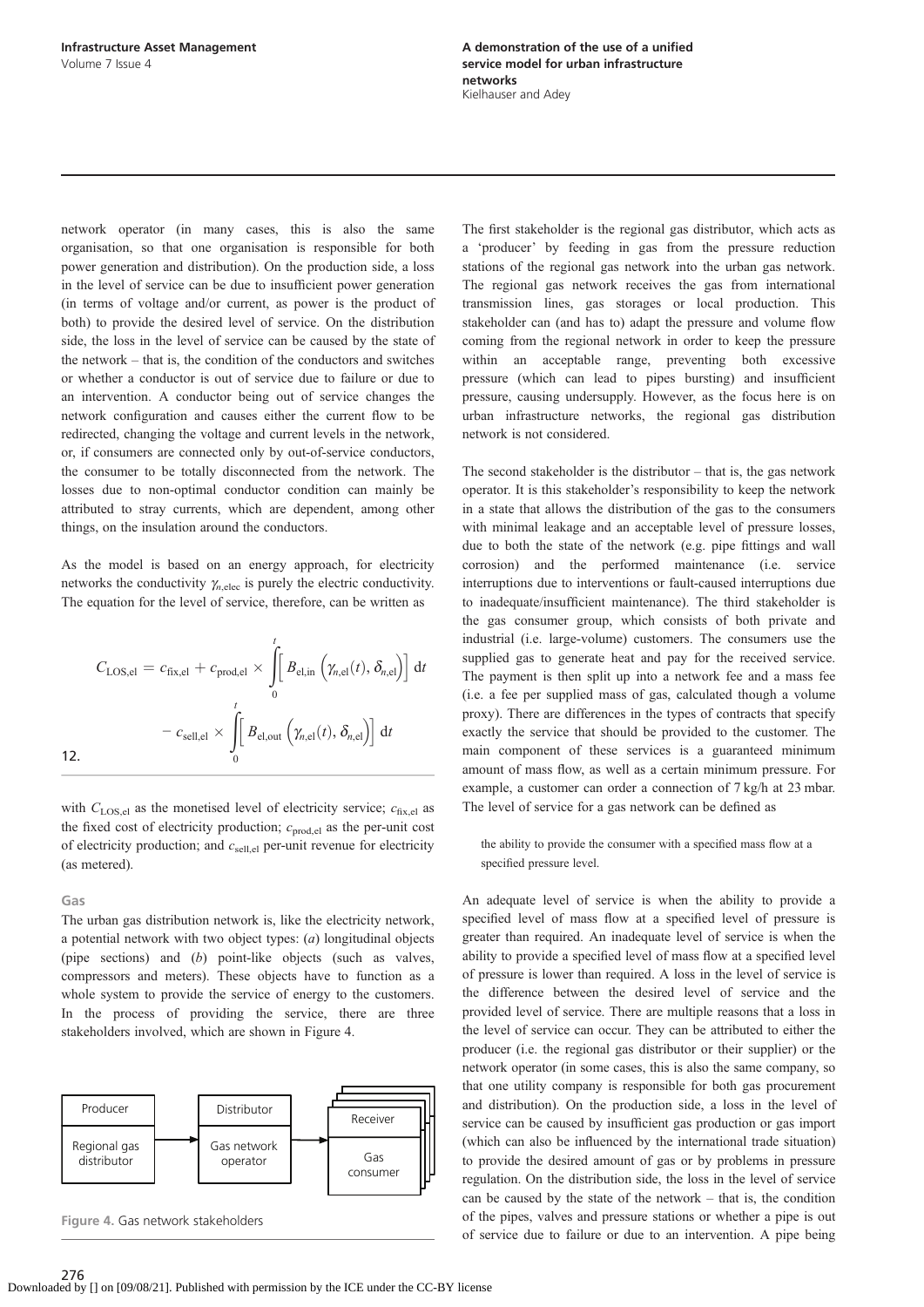out of service changes the network configuration and causes either the gas flow to be redirected, changing the pressure and flow levels in the network, or, if consumers are connected only by outof-service pipes, the consumer to be totally disconnected from the network. The losses due to non-optimal pipe condition can mainly be attributed to corrosion-caused leaking and internal friction of the transported gas.

For the gas network, the conductivity term is different, as the conductivity is dependent on more terms:  $\gamma_{n,gs} = f_M Z_{gs} T_{gs} \rho I^2 / A_p^4$ , with  $f_M$  as the Moody friction factor;  $Z_{gs}$  as the compressibility factor;  $T_{gs}$  as the gas temperature; and  $A_p$  as the pipe diameter. It might seem unusual to combine these well-known terms into a term called 'conductivity', but this enables the ensemble calculation and is just a regrouping of terms.

The equation for level of service can be written as

$$
C_{\text{LOS,gs}} = c_{\text{fix,gs}} + c_{\text{prod,gs}} \times \int_{0}^{t} \left[ B_{\text{gs,in}} \left( \gamma_{n,\text{gs}}(t), \delta_{n,\text{gs}} \right) \right] dt
$$

$$
- c_{\text{sell,gs}} \times \int_{0}^{t} \left[ B_{\text{gs,out}} \left( \gamma_{n,\text{gs}}(t), \delta_{n,\text{gs}} \right) \right] dt
$$
13.

with  $C_{\text{LOS,gs}}$  as the monetised level of gas service;  $c_{\text{fix,gs}}$  as the fixed cost of gas production;  $c_{\text{prod,gs}}$  as the per-unit cost of gas production; and  $c_{\text{sell,gs}}$  as the per-unit revenue for gas (as metered).

## Road

The urban road network is, unlike the other networks, not a potential network in a physical sense, as the flow on the road network depends on individual decisions made by the vehicle drivers. The urban road network consists mainly of road sections (i.e. longitudinal objects). However, there are also objects such as tunnels, bridges or underpasses that add to the plurality of the objects in a road network. These objects have to work together as a whole system to provide the service of mobility to the road user. In the process of providing the service, however, there are only two stakeholders involved, if the logic of the section headed 'Introduction' is followed, which are shown in Figure 5.



Figure 5. Road network stakeholders

The first stakeholder is the road user, which acts as both a producer and a receiver of the service of mobility. The road user has the desire to perform a trip from point A to point B in the road network, and, as soon as the road user reaches the destination, the mobility is 'received'.

The second stakeholder is the road network operator. It is this stakeholder's responsibility to keep the network in a state that allows road users to perform a trip in an acceptable amount of time, due to both the state of the network and the performed maintenance. However, as most infrastructure networks are buried underneath the road network, a significant source of network delays is caused by the interventions executed on other infrastructure networks, which impedes the mobility of the road users.

In that sense, the level of service can be defined as

the ability of a road user to reach any point in the road network from any other point in the road network in a reasonable amount of time

for example, with an average speed of 20 km/h. An adequate level of service is when road users have the ability to travel from all origin nodes to all destination nodes within specified amounts of times. An inadequate level of service is when this is not the case. A loss in the level of service is the difference between the desired level of service and the provided level of service. There are multiple reasons that a loss in the level of service can occur. These can be an inability to reach certain points on the road network or an excess travel time to reach the destination – that is, a reduced average speed. The inability to reach certain points is due to closed roads, which lies only in the sphere of the network operator. The excessive travel time is due to congestion, which is dependent on both the road users and the network operator. A poor road condition can lead to a decrease in possible speed on that road, and road closures, when they do not cut off certain nodes in the network, can lead to changes in traffic flow in the network, which can also cause congestion. Additionally, road users also contribute to traffic congestion through their route choice.

For the road, the conductivity term seems unusual at first, so an indepth explanation is given. The service is mobility. Therefore, the mobility power represents the ability of the system to transport vehicles, given as mobility per second – that is, the desired number of vehicles that want to go at a certain speed [vehicles  $\times$  metres/ seconds]. Therefore, the conductance is given in [metres], and thus the conductivity (conductance divided by slimness [metres/1]) is given as  $\gamma_{n,\text{rd}}$  : [metres/metres]. This road conductivity expresses the ratio of the real length to the apparent length of the road due to the non-perfect condition. This apparent length represents the loss of speed one occurs due to non-optimal road condition, but, instead of being expressed as a reduction in speed, it is expressed as the additional length one has to travel at the desired speed.

For the road network, therefore, the cost is related to the additional travel time instead of production costs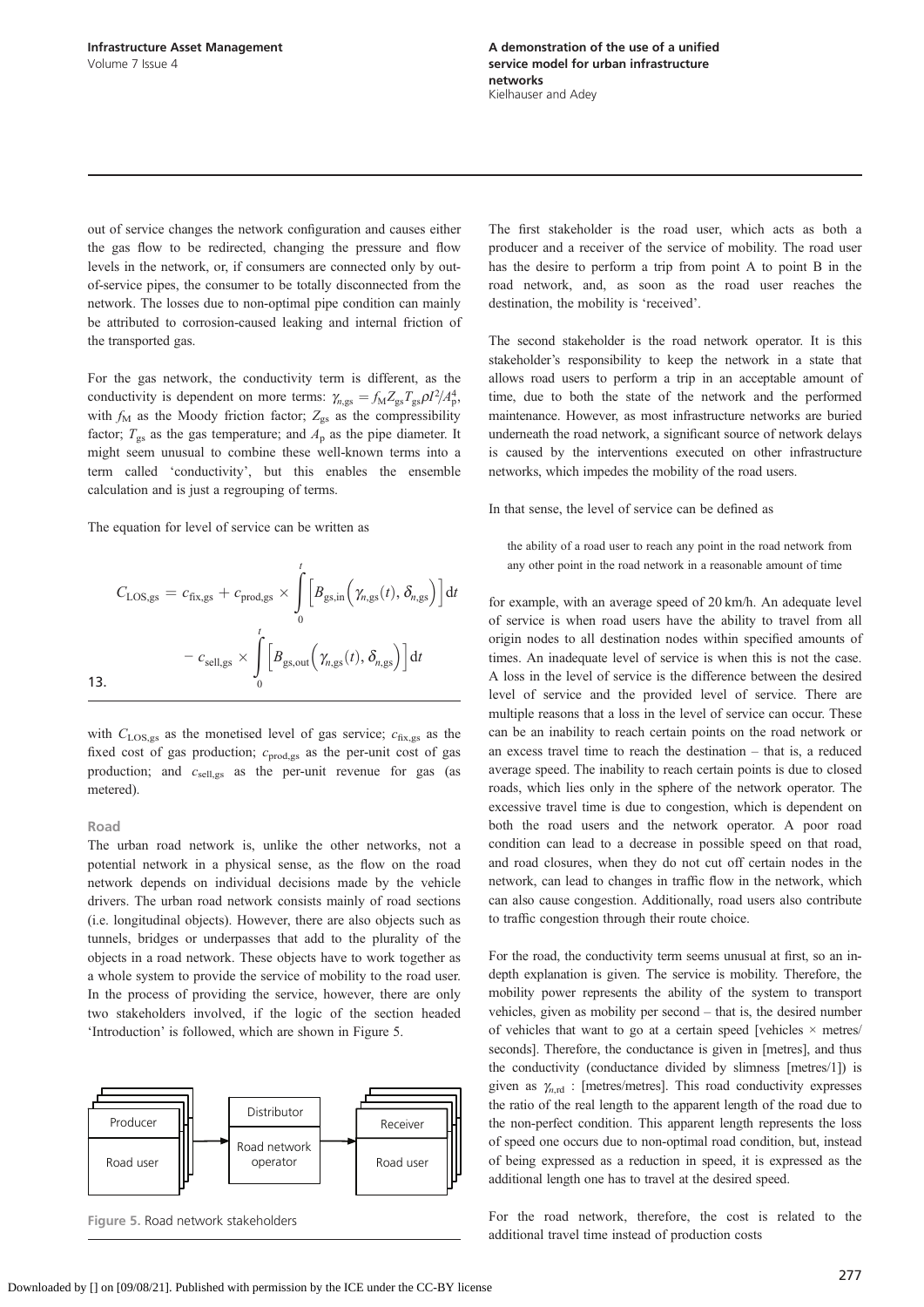$$
C_{\text{LOS,rd}} = c_{\text{travel,rd}} \times \int_{0}^{t} \left( B_{\text{rd,opt}} \left( \gamma_{\text{opt,rd}} \right) \times \left\{ 1 + \left[ \frac{B_{\text{rd,opt}} \left( \gamma_{\text{opt,rd}} \right) - B_{\text{rd,out}} \left( \gamma_{n,\text{rd}}(t), \delta_{n,\text{rd}} \right)}{B_{\text{rd,out}} \left( \gamma_{n,\text{rd}}(t), \delta_{n,\text{rd}} \right)} \right] + \left[ \frac{B_{\text{rd,out}} \left( \gamma_{\text{opt,rd}} \right) - B_{\text{rd,out}} \left( \gamma_{n,\text{rd}}(t), \delta_{n,\text{rd}} \right)}{B_{\text{rd,out}} \left( \gamma_{n,\text{rd}}(t), \delta_{n,\text{rd}} \right)} \right] \right\} dt + c_{\text{loss,rd}} \times \int_{0}^{t} \left[ \frac{B_{\text{rd,opt}} \left( \gamma_{\text{opt,rd}} \right) - B_{\text{rd,out}} \left( \gamma_{n,\text{rd}}(t), \delta_{n,\text{rd}} \right)}{B_{\text{rd,out}} \left( \gamma_{n,\text{rd}}(t), \delta_{n,\text{rd}} \right)} \right] dt
$$
  
14.

with  $C_{\text{LOS,rd}}$  as the monetised level of road service;  $c_{\text{travel,rd}}$  as the average travel time cost per hour;  $c_{\text{loss,rd}}$  as the additional costs for impossible trips;  $B_{\text{rd,out}}$  as the traffic power in the optimal case (i.e. no closed roads);  $B_{\text{rd,out}}$  as the traffic power in the actual case (i.e. with closed roads);  $\gamma_{\text{opt,rd}}$  as the conductivity of network in the optimal state; and  $\gamma_{n,\text{rd}}$  as the conductivity of the network in the actual state. In the first integral, the travel cost is calculated as the travel cost for the optimal network (first expression, where the mobility is calculated with a perfect network, i.e. where all trips are possible and executed on a network in perfect condition) augmented with two factors: (*a*) the first expression after the '1+', which calculates the rate of possible trips on the perfect network compared to the actual possible trips due to closed objects (note the different indices in the numerator), which considers the impossible trips due to network condition, and  $(b)$  the last expression in the first integral, which compares the actual possible traffic on an optimal network to the actual possible traffic on the actual network (i.e. considers only the possible trips, but with the actual road condition compared to an optimal one). The last integral adds additional costs for those trips that are totally impossible.

### Sewer

The urban sewer network is, like the electricity network, a potential network, but with the difference that it is in most cases gravity controlled. In sewer networks, there are mainly longitudinal objects (pipe sections), but also, in some cases, there are point-like objects such as pumps or weirs. These objects have to function as a whole system to provide the service of wastewater collection to the customers. In the process of providing the service, there are two stakeholders involved, which are shown in Figure 6.

The first stakeholder is the 'producer' of wastewater, who is the customer of the wastewater disposal service. The customer produces wastewater and pays the wastewater disposal company to dispose of the resulting wastewater. Contracts with customers are, however, rare, as a connection to the wastewater system is



Figure 6. Sewer network stakeholders

normally prescribed by municipality laws, and the fee is part of the municipality taxes.

The second stakeholder is the wastewater disposal company, which acts as both a network operator and a receiver of the occurring wastewater. The disposal company has to keep the network in a state that allows collecting the wastewater from the customers with acceptable leakage and an acceptable level of flow capacity in order to transport the occurring wastewater safely to the wastewater treatment plant, due to both the state of the network (e.g. leakage, wall corrosion and sediment build-up) and the performed maintenance. The wastewater treatment plant, as the receiving end of the network, has to be able to accept all incoming wastewater and treat it according to local regulations. In that sense, the level of service can be defined as

the ability to transport securely (i.e. not exceeding the allowable leakage) a specified amount of wastewater mass of the connected customers to the wastewater treatment plant

and treat it accordingly.

There are multiple reasons that a loss in the level of service can occur. These include leaks in the pipes, stoppages in the pipes and exceeding the capacity of the water treatment plants. However, although leaks can be detected, it is hard to determine an actual leakage rate (in terms of a specific number) that can be used as a threshold. For the sewer network, just as for the gas network, the conductivity term is just a rearrangement of the well-known formulas:  $\gamma_{n,sw} = 8f_D \rho I^2 / \pi^2 D_{\text{hyd}}^4$ , with  $f_D$  as the Darcy friction factor,  $\rho$  as the fluid density and  $D_{\text{hvd}}$  as the hydraulic diameter, with only the Darcy friction factor being dependent on deterioration and improvement due to interventions. The level of service equation for the sewer network can be written as

$$
C_{\text{LOS,sw}} = c_{\text{fix,sw}} + \int_{0}^{t} \left[ B_{\text{sw,in}}(\gamma_{n,\text{sw}}(t), \delta_{n,\text{sw}}) - B_{\text{sw,out}}(\gamma_{n,\text{sw}}(t), \delta_{n,\text{sw}}) \right] dt \times c_{\text{poll,sw}}
$$

with  $C_{\text{LOS,sw}}$  as the costs of the level of sewer service;  $c_{\text{fix,sw}}$  as the fixed cost of sewer operation; and  $c_{\text{poll,sw}}$  as the cost per cubic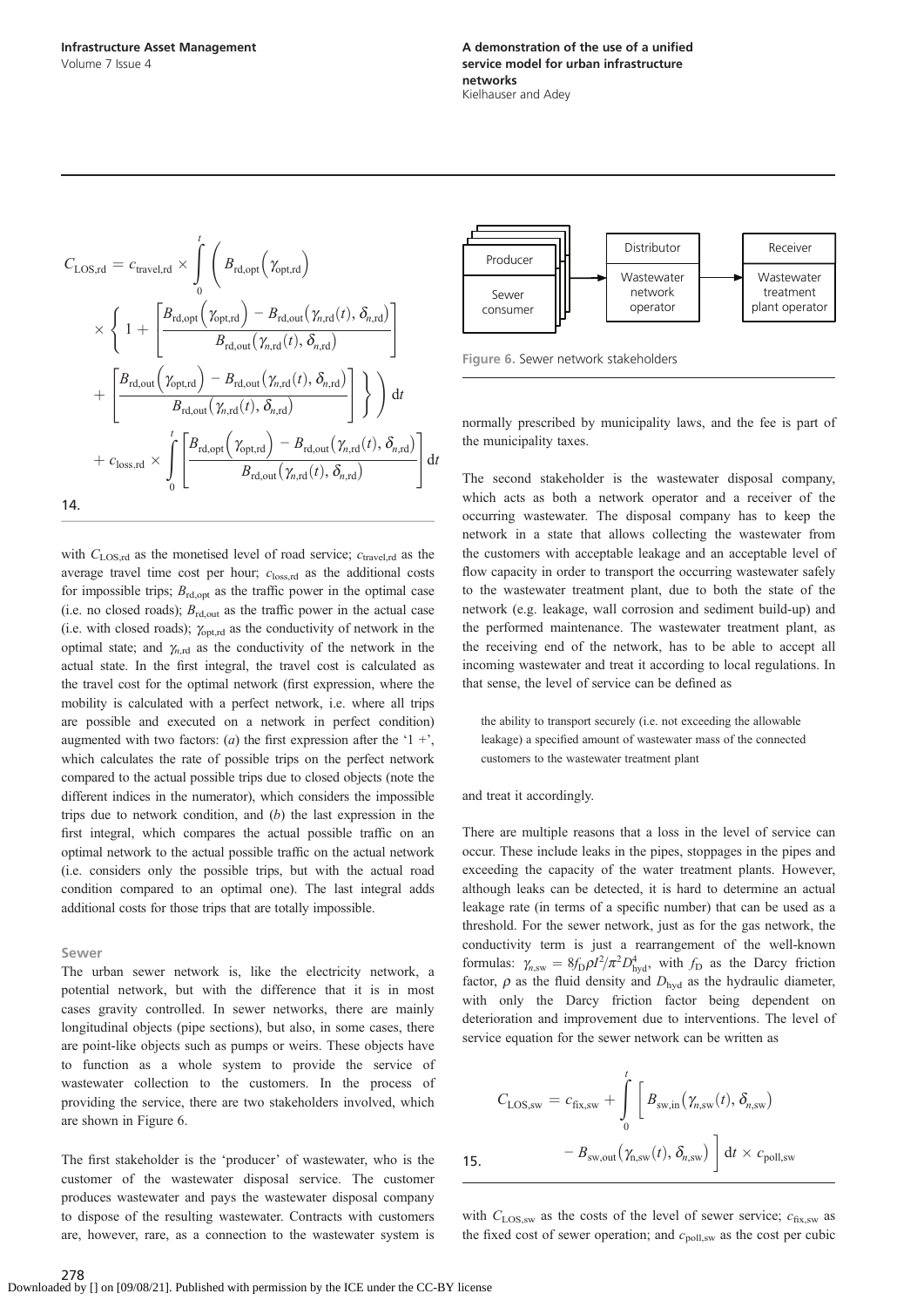metre sewer overflow. As for sewer networks, the typical way of billing is not dependent on the amount of produced sewage, and the static fees are simply included in the fixed costs. The remaining costs are those attributed to sewer overflows.

# Water

The urban water distribution network is, like the electricity network, a potential network with two object types: (a) pipe sections and (b) point-like objects, for example, valves. These objects have to function as a whole system to provide the service of water to the customers. In the process of providing the service, there are three stakeholders involved, which are shown in Figure 7, but only two entities.

The first entity is the water supplier, which acts as both a producer, by treating freshwater from different sources, and then in the stakeholder role of the distributor, by distributing the treated water to the customers in the city. On the production side, the water supplier can increase the produced volume or the pressure in order to compensate for losses in the distribution network. The distribution network has to be kept in a state that allows the distribution of the water to the consumers with acceptable leakage and an acceptable level of pressure losses, due to both the state of the network (e.g. pipe fittings, wall corrosion and lime build-up) and the performed maintenance (i.e. service interruptions due to interventions or fault-caused interruptions due to inadequate/ insufficient maintenance). However, the water supplier has more freedom to move the focus between countermeasures and interventions, as both are executed by the same company.

The second stakeholder is the consumer group, which consists of both private and industrial (i.e. large-volume) customers. The consumers use the supplied water for drinking purposes, but mainly for rinsing and cleaning purposes, as the major amount of the used water serves hygienic purposes. Therefore, the water has to conform to chemical, physical and microbacteriological standards to fulfil the consumers' needs. An adequate level of service is when

the ability to provide the consumer with a specified water flow at a specified pressure level

is above the specified threshold. There are multiple reasons that a loss in the level of service can occur. On the production side, a



Figure 7. Water network stakeholders

loss in level of service can be caused by the producer not being able to fulfil the demand – for example, if there is a water shortage. On the distribution side, the loss in level of service can be caused by the state of the network – that is, the condition of the pipes and valves or whether a pipe is out of service due to failure or due to an intervention. A pipe being out of service changes the network configuration and causes either the water flow to be redirected, changing the pressure and volume flow levels in the network, or, if consumers are connected only by outof-service pipes, the consumer to be totally disconnected from the network. The losses due to non-optimal pipe condition can mainly be attributed to leaks and internal friction. One thing that has to be noted about leaks, though, is that a certain amount of leakage is common and also accepted for water networks. If the acceptable amount of leakage is exceeded, an intervention is executed. In that sense, this can also be seen as a binary decision, however with a certain amount of leakage as an unacceptability threshold.

In the scope of maintenance of a distribution network, the focus is put only on pressure/flow, as hygiene is mainly in the sphere of the producer (by adequate water sanitation) or network designer (by ensuring adequate hydraulic residence time due to network layout), and temperature can be easily influenced by burying depth, which is also in the sphere of the network designer. Only pressure/flow depends on the state of the network and therefore within the scope of this model.

As both the water and sewer networks are hydraulic networks, the conductivity term for the water network is the same as for the sewer network. With this, the level of service equation for the water network can be written as

$$
C_{\text{LOS,wa}} = c_{\text{fix,wa}} + c_{\text{prod,wa}} \times \int_{0}^{t} \left[ B_{\text{wa,in}} \left( \gamma_{n,\text{wa}}(t), \delta_{n,\text{wa}} \right) \right] dt - c_{\text{sell,wa}} \times \int_{0}^{t} \left[ B_{\text{wa,out}} \left( \gamma_{n,\text{wa}}(t), \delta_{n,\text{wa}} \right) \right] dt
$$

16.

with  $C_{\text{LOS,wa}}$  as the monetised level of water service;  $c_{\text{fix,wa}}$  as the fixed cost of water production;  $c_{\text{prod,wa}}$  as the per-unit cost of water production; and  $c_{\text{sell,wa}}$  as the per-unit revenue for water (as metered).

### Conclusion

In this section, conclusions are highlighted in order to show the benefits and limitations of the proposed model in contrast to those of traditional calculation methods.

The calculation of loss in the level of service in the methodology is based on the assumption that the loss in the level of service is proportional to the service provided through the network, plus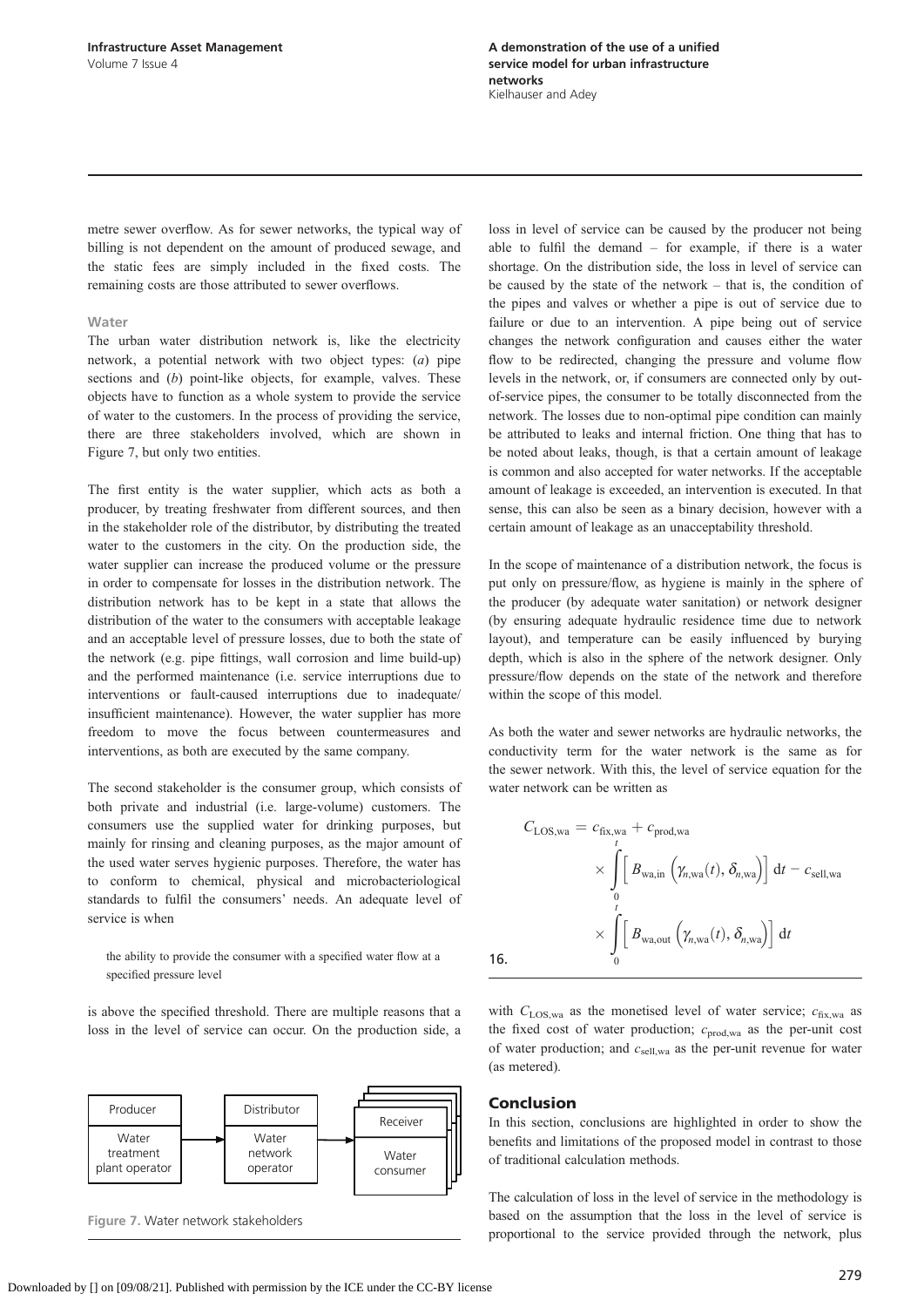additional fixed costs. As has been shown in the literature review, there are many different ways of quantifying the service (and the loss thereof), depending on the reference frame. Many of the presented ways can, however, be broken down into a part proportional to the provided service and a second 'fixed' part. Nevertheless, there are certain aspects of service definitions that are dependent on other parameters – for example, service definitions based on the accident rate on roads or chemical parameters in the water network. By amending the service equations, this can be accounted for as well, although this has not been done here.

The assumption of the conductivity being represented by a smooth decreasing function (if neither interventions nor interactions are present) (see the paper by Kielhauser et al. (2016) for more details) relies on the fact that ageing leads only to a decrease in the network-specific flow. However, for the water network, this is not necessarily true in all cases. If the chemical parameters of the water change (e.g. a shift in the pH value), the water can start as limestone-depositing, but with a shift in pH value, the limestone can then be re-solved in the water, thus effectively increasing the inner diameter again, which could lead to higher conductivity. However, if this level of detail is investigated, the actual roughness of the pipe inside, as well as other effects, should also be considered.

In the methodology, the flow in the networks is calculated based on the conductivity. For all networks except the road network, this represents the physical facts (however, with different names for conductivity in each network and in some cases the need for rearranging the equations). For the road network, this assumption requires a Wardrop-type equilibrium in the network, which is only an approximation. The real flow in the road network is hard to calculate, as it is dependent on the decisions of the drivers of the vehicles. Nevertheless, approximations of road traffic flow on the network are used due to their shown applicability and utility, so this approach is also followed in this methodology. For the other networks, the conductivity is physically present, although there is always the possibility to go into more detail, where the simple conductivity is not enough and local, small-scale phenomena play a non-negligible role.

This paper also touches briefly on the interactions between the networks and shows where they are accounted for. However, due to the complexity of interactions between networks, for the actual calculation of the interaction terms, it has to be referred to the paper by Kielhauser and Adey (2018).

In the methodology, a single equation is used for all service types on the network. On one hand, by using a single, generalised equation, it is possible to compare services across different types of infrastructure networks, and with that, a system-of-systems approach is feasible. On the other hand, a generalisation always asks for either simplification or otherwise an expansion of the existing equations. For example, water flow is usually modelled as incompressible flow, whereas gas flow is not. An equation that encompasses both either  $(a)$  has to simplify gas as being incompressible or  $(b)$  has to add a (at least for water unnecessary) compressibility term. The same logic is true for the other networks. Thus, using a combined model always is accompanied with either reduced accuracy or increased calculation time. At this point, there has to be an assessment whether the model with the reduced accuracy is sufficient for the question to be answered or if a higher accuracy, albeit with increased calculation time, is necessary. Depending on the task and accuracy/speed needed (e.g. a city-level assessment or cross-sector assessment), either one of the two approaches should be selected.

In particular, a high-level view on the state of the infrastructure – for example, as part of governance measures – benefits in practice from this methodology. Additionally, with the use of more detailed functions, it is possible for infrastructure-managing organisations that own or operate multiple networks to create benefits by planning interventions on different networks at the same time, thus reducing intervention cost as, for example, set-up costs can be shared, and at the same time increasing performance, as, due to combined interventions on a functionally interdependent network, parts require only one service interruption instead of two.

Future research in this area is to be focused on a real-world case study, verifying the use of this model with real-world assessments of the value of lost service, the inclusion of priority contracts and the development of improved cost/price models for sewer and road networks.

## **REFERENCES**

- Adey BT, Herrmann T, Tsafatinos K et al. (2012) Methodology and base cost models to determine the total benefits of preservation interventions on road sections in Switzerland. Structure and Infrastructure Engineering 8(7): 639–654, [https://doi.org/10.1080/](https://doi.org/10.1080/15732479.2010.491119) [15732479.2010.491119.](https://doi.org/10.1080/15732479.2010.491119)
- Arthur S, Crow H, Pedezert L and Karikas N (2009) The holistic prioritisation of proactive sewer maintenance. Water Science and Technology 59(7): 1385–1396, [https://doi.org/10.2166/wst.2009.134.](https://doi.org/10.2166/wst.2009.134)
- Ashley R and Hopkinson P (2002) Sewer systems and performance indicators – into the 21st century. Urban Water 4(2): 123–135, [https://](https://doi.org/10.1016/S1462-0758(02)00010-9) [doi.org/10.1016/S1462-0758\(02\)00010-9.](https://doi.org/10.1016/S1462-0758(02)00010-9)
- Astra (Bundesamt für Strassen) (2003) eNISTRA Handbuch für den Einsatz der NISTRA-Methode. Astra, Ittigen, Switzerland (in German).
- Bhargrab M, Sikdar PK and Dhingra SL (1999) Modeling congestion on urban roads and assessing level of service. Journal of Transportation Engineering 125(6): 508–514, [https://doi.org/10.1061/\(ASCE\)0733-](https://doi.org/10.1061/(ASCE)0733-947X(1999)125:6(508)) [947X\(1999\)125:6\(508\).](https://doi.org/10.1061/(ASCE)0733-947X(1999)125:6(508))
- Caradot N, Granger D, Chapgier J, Cherqui F and Chocat B (2011) Urban flood risk assessment using sewer flooding databases. Water Science & Technology 64(4): 832–840, [https://doi.org/10.2166/wst.2011.611.](https://doi.org/10.2166/wst.2011.611)
- Choi SB, Nam KY, Jeong SH et al. (2006) Evaluation of interruption costs for general public customer in Korea. Proceedings of the 2005/2006 IEEE/PES Transmission and Distribution Conference and Exhibition, Dallas, TX, USA, pp. 760–765.
- Dehghanian P, Fotuhi-Firuzabad M, Aminifar F and Billinton R (2013) A comprehensive scheme for reliability centered maintenance in power distribution systems - part I: methodology. IEEE Transactions on Power Delivery 28(2): 761–770, [https://doi.org/10.1109/TPWRD.](https://doi.org/10.1109/TPWRD.2012.2227832) [2012.2227832.](https://doi.org/10.1109/TPWRD.2012.2227832)